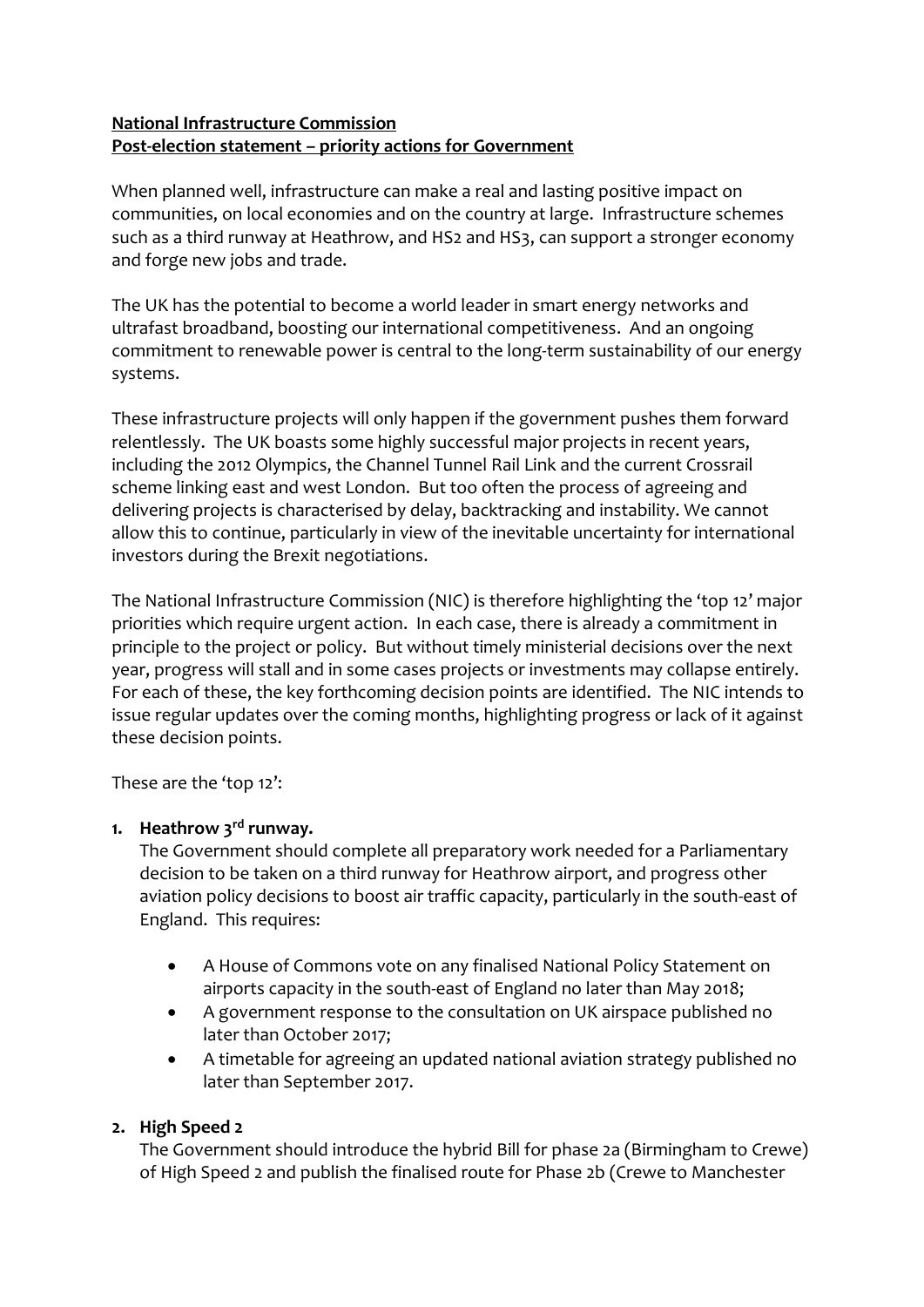and Birmingham to Leeds), including connections with High Speed 3, and let the major work contracts for the project, by the end of July 2017.

## **3. High Speed 3 (linking the major northern cities from Liverpool to Newcastle and Hull)**

The Government should publish by the end of 2017 a single integrated plan for the first phase of High Speed 3, incorporating proposals for electrifying and upgrading the trans-Pennine (Manchester to Leeds) rail route, plans for the northern sections of HS2, and plans for the redevelopment of Manchester Piccadilly station, as set out in the NIC's *High Speed North* report.

### **4. Crossrail 2 (linking north-east, central and south-west London)**

The Government should by the end of 2017 publish a plan, agreed with the Mayor of London, for the funding and phased construction of Crossrail 2, and for securing the necessary parliamentary consent, taking account of the recommendations in the NIC's *Transport for a World City* report.

### **5. Eastern crossings of the River Thames**

The Government should:

- take a decision on planning permission for the Silvertown Tunnel by the end of October 2017;
- announce its financing strategy for the new Lower Thames Crossing (to relieve the congested M25 Dartford Crossing), and begin the Environmental Impact Assessment process, no later than September 2017, paving the way for consultation on the detailed route in 2018 and the submission of the development consent application in 2019;
- agree a policy with the Mayor of London for the next road crossing of the Thames in East London by the end of 2017, to enable substantial new housing development.

#### **6. Flexible power systems**

The Government should publish its plan for smart energy systems, as set out in its response to the NIC's *Smart Power* report, including the actions it will take to enable greater deployment of electricity storage, interconnectors and demand flexibility, no later than September 2017.

#### **7. Renewable energy**

The Government should publish its firm forward plans for supporting renewable energy, at least to 2025, including the use of the remaining funds from the £730m agreed in the last Parliament, by October 2017, and specific longer-term goals in the Autumn Budget.

#### **8. Decarbonisation of energy**

The Government should publish its strategy for the decarbonisation of energy, including its emissions reduction plan, no later than October 2017, and set out its trajectory for the future level of the "carbon price floor" in the Autumn Budget.